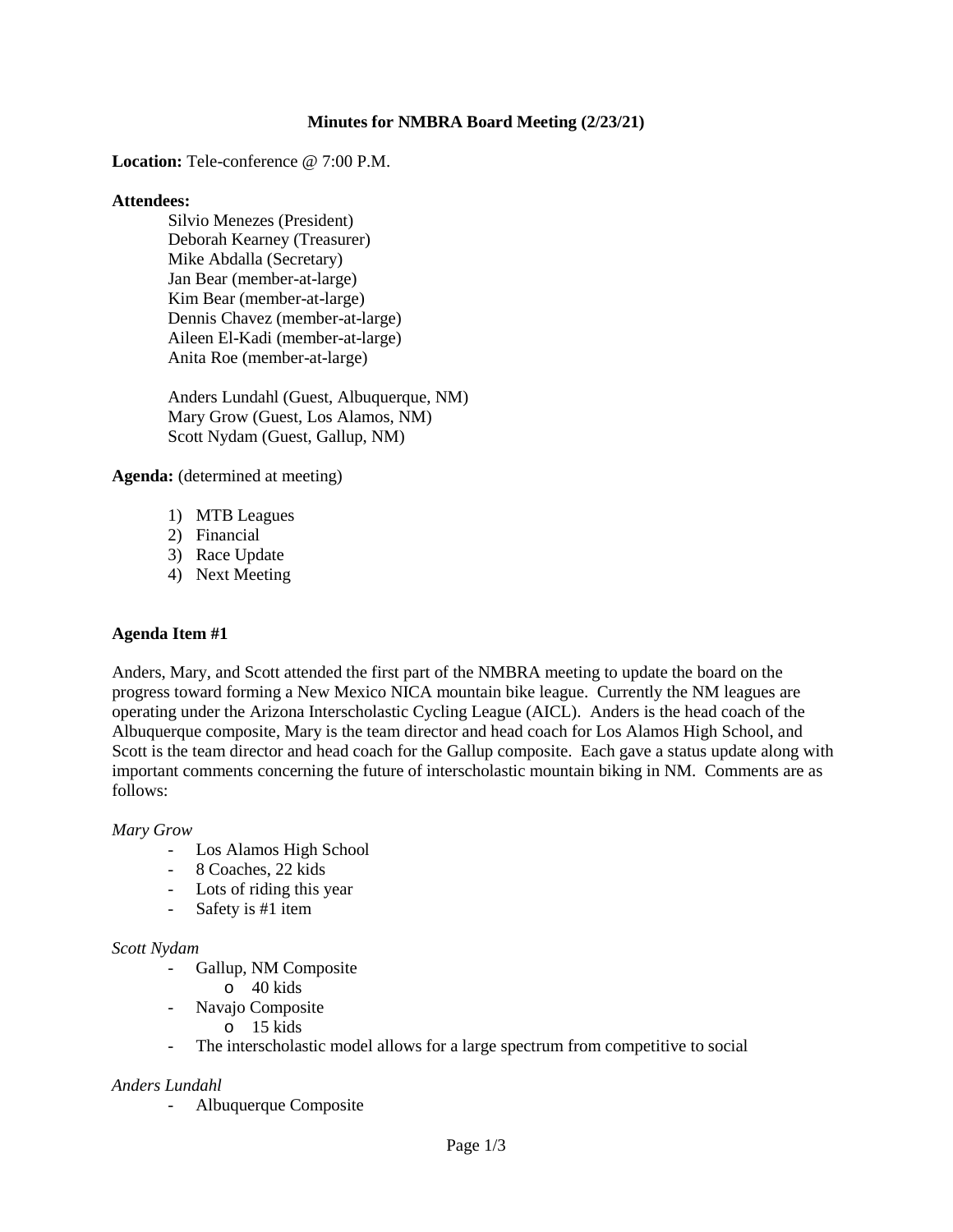- o No races in 2020
- o 44 Student athletes
- o 25 Coaches
- o Lots of riding this year
- There is a "bid process" to become a NICA league
- Is it necessary to become a NICA affiliate?
	- o Good for structure
- Would like to see an NMORS Junior Only race in 2021(Fall of 2021)
- Requests NMBRA support
- Other teams
	- o Silver City
	- o Santa Fe (Bill Roth, The Fat Tire Society)
	- o Albuquerque (Scott Crago at Sandia Prep)
	- Taos (Suzie Fiore, Taos Composite High School)
- Mike Perry is currently the board President and league Executive Director for the Arizona League. NM leagues now fall under the Arizona League.
- Suggests that NMBRA reach out to USAC to determine USAC/NICA relationship
- o Believes that NICA races will count toward USAC points for National Championship
- Need to promote the leagues
	- o A big effort to promote leagues has not happen yet
	- o Distribution of information
	- o Maybe NMBRA can help
	- o Does not believe that the leagues are self-supporting yet
	- o Jan suggested the use of the NMBRA email list to promote
- Colorado and Georgia is no longer part of NICA.
	- o Coaches don't want to certify for both NICA and USAC
	- o Money/Control
- NM should become form its own NICA League
	- o Becoming a NICA league will offer the greatest chance for sustainable success
	- o The bid package is being put together (began in November, 2020)

After the meeting, Jan bear contacted Chuck Hodges of USAC. Chuck was very helpful in trying to explain the relationship between USAC and NICA. At present USAC is only a sponsor of NICA but all the details have not been worked out. For example the coaching education is still separate as are several other things that will hopefully be shared in the future. Chuck said the loss of the Colorado and Georgia leagues are making NICA re-evaluate. So at present things are in flux, Chuck promised to keep NMBRA in the loop as things change. Chuck Hodge can be contacted directly at 719-229-0732 if there are any specific questions.

The NMBRA board offered support in helping with the bid process and future efforts. NMBRA will support a juniors only race and will provide assistance where possible to promote the mountain bike leagues in NM. Silvio asked that a NICA "checklist" be shared with NMBRA if available to help NMBRA in supporting the effort to form a NICA league. Silvio offered to provide letters of support.

# **Agenda Item #2**

No activity for the last 3 quarters.

## **Agenda Item #3**